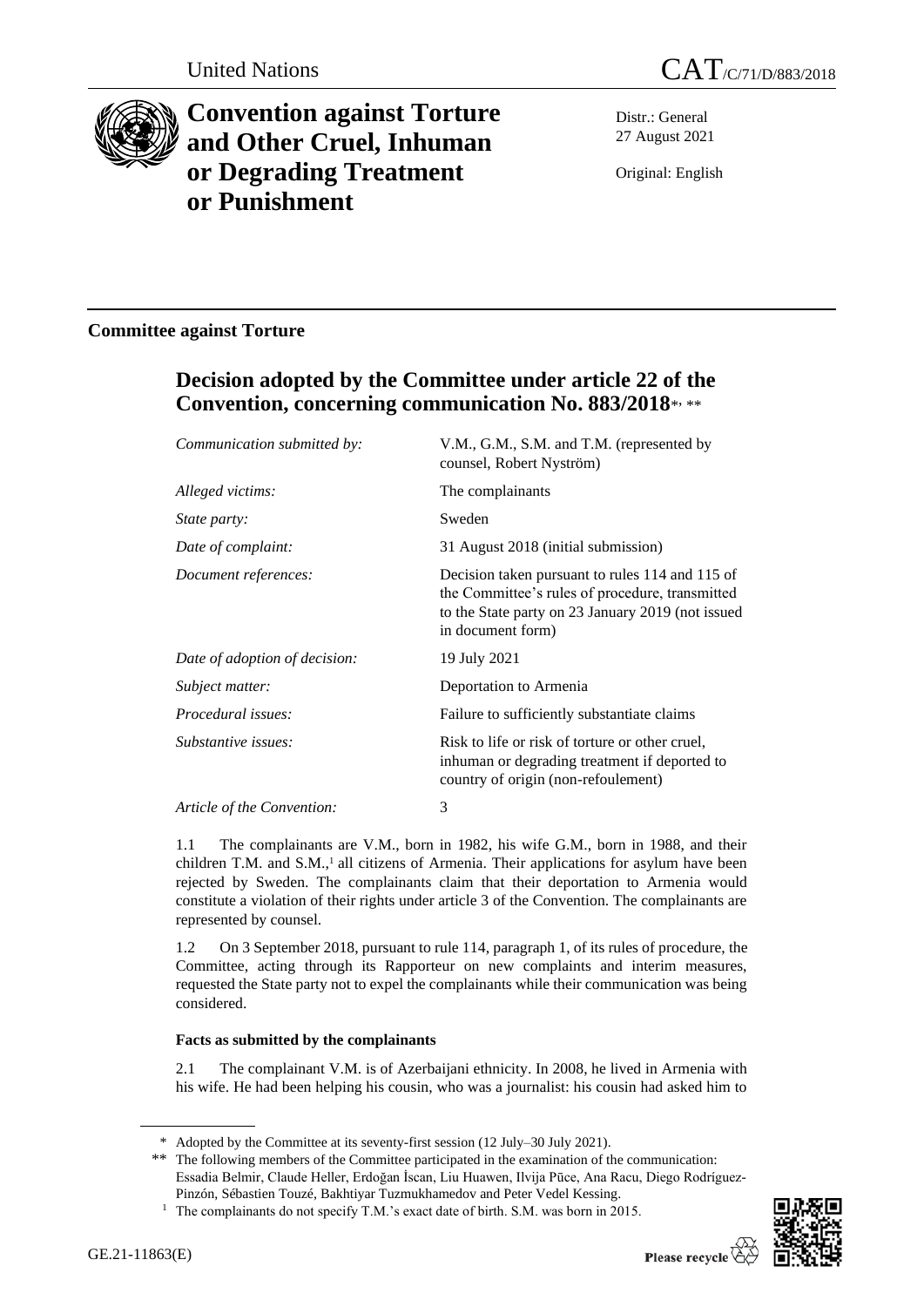hand over to a third person a videotape that documented police violence against opponents of the Government during a demonstration in 2008. The complainant was supposed to leave the videotape at a certain place, for a third person to pick it up. The videotape was never taken by that person and seemed to have disappeared. The day after the arranged handover, the police came to V.M.'s home and accused him of having the videotape in his possession. V.M. was questioned and assaulted in his house by police officers for several hours. He was then subsequently visited several times, questioned and assaulted by the police and put in detention. Due to those events, V.M., and his wife G.M., were forced to leave Armenia. As the police were implicated in the incidents, the complainants felt that they would not obtain protection in Armenia, and that any ensuing judicial proceedings would not be effective.

2.2 During 2008, the adult complainants fled to Ukraine, where they obtained work permits. In 2014, when the war broke out in Ukraine, V.M. was called to serve as a soldier. When he refused, he was labelled a deserter. V.M., together with his wife and first son, who had been born in Ukraine, had to flee again, this time to Sweden. The complainants do not specify their date of arrival in Sweden.

2.3 On 4 January 2015, the family applied for asylum in Sweden. On 9 October 2015, their daughter was born in Sweden and her application for asylum was submitted on 27 October 2015. In their asylum applications, they claimed that they could not relocate within Armenia, since they feared a risk of persecution for their perceived political opinions, including the perceived possession of the videotape documenting abusive use of force by the police against demonstrators.

2.4 On 4 September 2017, the Swedish Migration Agency rejected the family's applications for asylum and decided that they should be deported to Armenia. The Agency argued that the family could obtain protection from the authorities in Armenia as the abuses had been committed by individual police officers acting outside their professional capacity. The Agency further held that the family should be able to obtain protection through national courts. The family appealed against this decision to the Migration Court, requesting an oral hearing, which was not granted.

2.5 On 12 April 2018, the Court rejected their appeal. The Court did not question the fact that the complainant had been subjected to police violence; it found, however, that the family could obtain protection in Armenia. The complainants requested leave to appeal against that decision to the Migration Court of Appeal, which denied them leave to appeal, on 16 May 2018. Neither the Swedish Migration Agency nor the Migration Court questioned the complainants' accounts of events.

2.6 The complainants also submitted that on 8 March 2018, two police officers came to their family home in Armenia, asking about V.M.'s whereabouts. V.M.'s mother had also been contacted by phone several times by unknown persons asking for her son. She also noticed individuals wandering around her house, and recognized one of them as a police officer working in the neighbourhood.

#### **Complaint**

3.1 The complainants claim that there is a consistent pattern of gross and systematic violations of human rights in Armenia, especially against journalists and opponents, who are particularly subjected to persecution and abuses by the police.<sup>2</sup> The complainants assert that there are no effective remedies for victims of police violence in Armenia, and that the police operate with impunity.<sup>3</sup> Therefore, they maintain that they could not obtain protection from the authorities upon return to Armenia.

<sup>&</sup>lt;sup>2</sup> The complainants refer to the Reporters Without Borders report of June 2014, the report by the Danish Immigration Service of September 2016 on a fact-finding mission to Yerevan, and the United States Department of State country report on Armenia of 2013.

<sup>&</sup>lt;sup>3</sup> The complainants refer to Human Rights Watch, "Armenia, limited justice for police violence", July 2017, and the same organization's *World Report 2018*, p. 42; and to the United States Department of State country report on Armenia, of 2013. They also mention the judgment of the European Court of Human Rights, of 19 October 2018, in *Hovhannisyan v. Armenia* (application No. [18419/13\)](https://hudoc.echr.coe.int/eng#{"appno":["18419/13"]}), which states that Armenia failed to carry out an adequate investigation into an allegation of ill-treatment in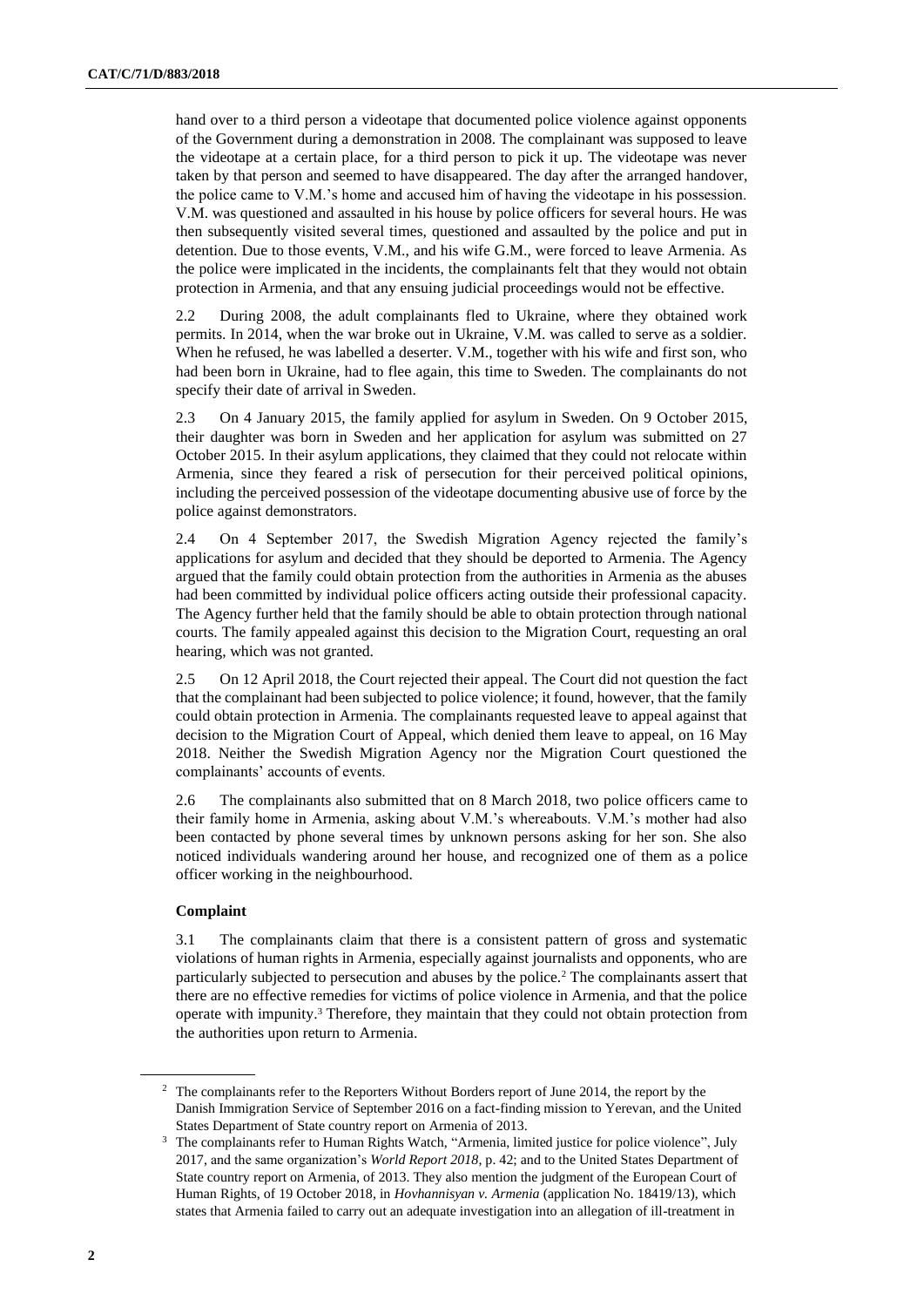3.2 The complainants claim that their deportation to Armenia would violate their rights under article 3 of the Convention, as they would be at a personal and real risk of being persecuted, tortured and ill-treated upon return. The complainants submit that the risk exists due to the fact that the father is still wanted by the police and that the family would not be able to obtain protection from the authorities.

#### **State party's observations on admissibility and the merits**

4.1 On 24 April 2019, the State party submitted that the complainants' case had been assessed under the Aliens Act of 2005. The migration authorities, upon examining the facts of the case, had concluded that the complainants had not shown that they were in need of protection.

4.2 The State party enclosed its own translations of the proceedings of the Swedish migration authorities to show the reasoning behind the State party's decision to expel the complainants. The findings confirm that the complainants are not in need of protection and can be expelled to Armenia. The State party recalled that the first, second and third complainants applied for asylum on 4 January 2015, and as the fourth complainant was born in Sweden on 9 October 2015, her application for asylum was submitted on 27 October 2015. Their asylum applications were rejected on 4 September 2017. The decision was appealed to the Migration Court, which rejected the appeal on 12 April 2018. On 16 May 2018, the Migration Court of Appeal refused leave to appeal and the decision to expel the complainants became final.

4.3 The State party did not contest that the complainants had exhausted all domestic remedies. However, the complainants failed to sufficiently substantiate their claims, and therefore their complaint should be considered inadmissible pursuant to article 22 (2) of the Convention.

4.4 Regarding the merits of the communication, the State party asserted that, in considering the present case, it had examined the general human rights situation in Armenia, in particular the personal risk to the complainants of being subjected to torture if returned there. The State party noted that it was incumbent upon the complainants, who must present an arguable case, to establish that they ran a foreseeable, personal, present and real risk of being subjected to torture.<sup>4</sup> In addition, while the risk of torture must be assessed on grounds that go beyond mere theory or suspicion, it does not have to meet the test of being highly probable.

4.5 The State party further submitted that it was aware of the current human rights situation in Armenia, referring to recent reports by the Swedish Ministry for Foreign Affairs,<sup>5</sup> Freedom House,<sup>6</sup> the United States Department of State,<sup>7</sup> Amnesty International<sup>8</sup> and Human Rights Watch.<sup>9</sup> While the State party did not wish to underestimate the concerns that may legitimately be expressed with respect to the current human rights situation in Armenia, it concluded that the prevailing situation there could not be deemed such that there was a general need to protect all asylum seekers from the country. It concluded that the current lack of respect for human rights in and of itself was not sufficient, and that the complainants must show a personal and real risk of being subjected to treatment contrary to article 3 of the Convention.

4.6 The State party submitted that several provisions of the Aliens Act reflected the principles contained in article 3 of the Convention, and therefore the State party's authorities applied the same kind of test when considering asylum applications. According to sections 1

that case.

<sup>4</sup> The State party refers to Committee against Torture, *H.O. v. Sweden*, communication No. 178/2001, para. 13; *A.R. v. Netherlands* (CAT/C/31/D/203/2002), para. 7.3; and the Committee's general comment No. 4 (2017), para. 11.

<sup>5</sup> Utrikesdepartementets rapport, "Mänskliga rättigheter, demokrati och rättsstatens principer i Armenien: situationen per den 31 december 2017" (June 2018).

 $6$  Freedom in the World 2018 – Armenia (May 2018).

<sup>7</sup> *Country Report on Human Rights Practices 2018: Armenia.*

<sup>8</sup> *Amnesty International Report 2017/18*: Armenia (February 2018).

<sup>9</sup> *World Report 2018:* Armenia (January 2018).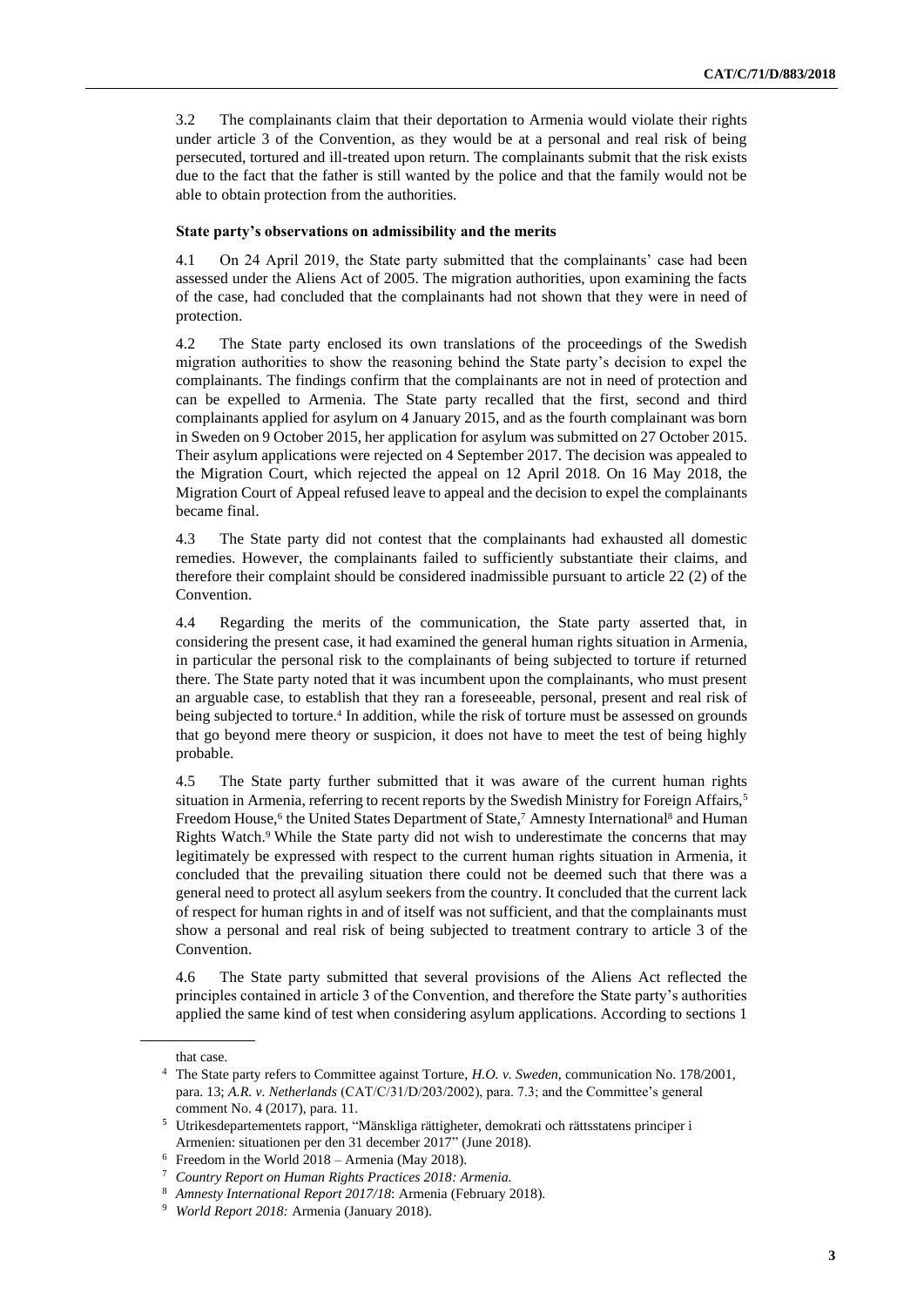to 3 of chapter 12 of the Aliens Act, a person seeking asylum cannot be returned to a country where there are reasonable grounds to assume that he or she would be in danger of being subjected to the death penalty, corporal punishment, or torture or other degrading treatment or punishment.

4.7 Furthermore, the State party recalled that both the Swedish Migration Agency and the Migration Court had conducted thorough examinations of the complainants' case. The Agency had held an introductory interview with the adult complainants on 5 January 2016. On 11 January 2016, the Agency had held an extensive asylum investigation with both of them that had lasted altogether about five hours. An additional asylum investigation had taken place with them on 11 March 2016 which had lasted about two hours. The complainants had been represented by public counsel, and had communicated through interpreters. Furthermore, the complainants had been given an opportunity to review and comment on the written records of all the interviews.

4.8 The State party therefore claims that both the Swedish Migration Agency and the Migration Court had sufficient information to make a well-informed, transparent and reasonable risk assessment. The State party recalled the Committee's Views<sup>10</sup> in which the Committee had confirmed that it was not an appellate, quasi-judicial or administrative body, and also recalled that considerable weight must be given to findings of facts made by organs of the State party concerned.<sup>11</sup>

4.9 The State party notes that as the case concerns two minors, the domestic authorities have, in accordance with national law, paid due regard to the principle of the best interests of the child and have thus considered the consequences that an expulsion order might have for the children's health and development, in compliance with chapter 1, section 10 of the Aliens Act and based on article 3 of the Convention on the Rights of the Child.

4.10 The State party recalls the facts of the communication and emphasizes that due consideration was given to whether the complainants' account was coherent and detailed and did not contradict generally known facts or available information about the country of origin. Contrary to what the complainants have stated before the Committee, the Swedish Migration Agency considered that V.M. had not submitted a credible or reliable account regarding the alleged threat against him in Armenia. Firstly, the Agency questioned whether the police were indeed interested in him, since they repeatedly released him from custody after questioning him about the videotape. Nor did the Agency find it credible that the police would repeatedly detain V.M. to obtain a videotape to ensure that its contents would not come to the attention of the public, as similar contents were already available on the Internet. The State party was of the view that there were reasons to question the credibility and reliability of the claims by V.M. in this regard.

4.11 Regardless of whether V.M. had been subjected to repeated abuse and detention, the Swedish Migration Agency found that nothing had emerged indicating that these actions had been ordered by the Armenian State. Instead, it appeared to be a case of individual police officers acting outside their professional capacity. The Agency noted that the complainants had not requested help or protection from the Armenian authorities. The Agency further held that it was a basic principle that national protection took precedence over international protection and that only in cases where the authorities in the country of origin lacked the will or the ability to assist the individual was it possible to receive protection in Sweden. The Agency considered that even though there may be certain deficiencies in the Armenian judicial system, protection from the authorities was available. The Agency also noted that the incidents had happened a long time ago. Consequently, the Agency concluded that the complainants could not be considered to have exhausted all possibilities for protection in Armenia, which was a requirement for being entitled to international protection.

4.12 The State party recalled that in the complainants' appeal before the Migration Court, they requested an oral hearing. The Court rejected the complainants' request for an oral hearing, on 10 September 2017. It referred to the nature of the case and the information available as reasons why an oral hearing was deemed unnecessary, in compliance with

<sup>10</sup> The State party refers – for example – to *N.Z.S. v. Sweden* (CAT/C/37/D/277/2005), para. 8.6.

<sup>&</sup>lt;sup>11</sup> The State party refers to the Committee's general comment No. 4 (2017), para. 50.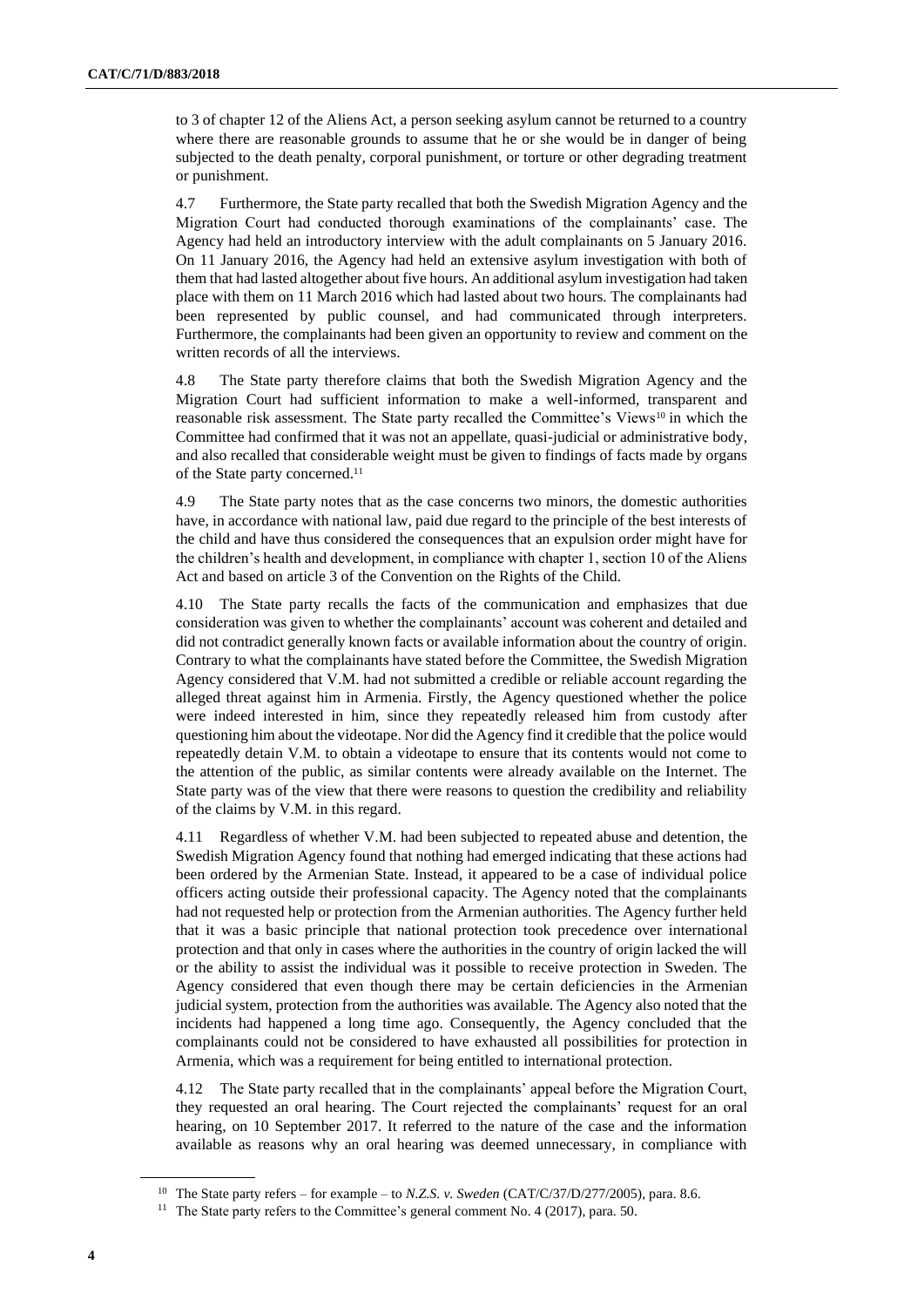chapter 16, section 5, of the Aliens Act. According to the Act, the procedure in the Migration Court is in writing, unless it is assumed that an oral hearing would be advantageous for the investigation or promote a rapid resolution of the court action. On 22 February 2018, the complainants made an additional request for an oral hearing, which the Court rejected on 23 February 2018. The complainants were, however, invited to make additional written submissions.

4.13 Before the Migration Court, the complainants stated that the Armenian authorities had often refused to investigate accusations that officials had used violence or other forms of mistreatment and that impunity was widespread, which was why they had not been able to take the police officers to court. The Migration Court recognized that there may be deficiencies in the Armenian judicial system, that impunity was a widespread problem, that journalists had occasionally been subjected to police violence and that there were reports of abuse during police interrogations. However, it did not support the claim that the Armenian authorities subjected their citizens to persecution in the manner referred to by the complainants.

4.14 The Migration Court did not question the complainants' account of what they had been subjected to in Armenia. It reiterated, however, that the actions had been performed by individual police officers acting outside their official capacity. The Court also found that the explanations provided by the complainants as to why they had chosen not to turn to the Armenian authorities did not constitute acceptable reasons for not seeking national protection.

4.15 The State party concluded that there were serious doubts regarding the credibility of V.M.'s stated need for protection and that the incidents he had suffered could not be considered sufficient to rise to the level of persecution qualifying them for international protection since they had not exhausted the available possibilities for protection in Armenia. The State party added that no evidence had been submitted to support the claim that the first complainant would be of interest to the police officers today.

4.16 The State party submitted that the complainants had been given many opportunities to explain the relevant facts and circumstances in support of their claimed need for protection and to argue their case, orally as well as in writing. The domestic authorities had thoroughly examined all the facts and evidence submitted by the complainants during the national asylum process. In addition, the Swedish Migration Agency had had the benefit of seeing, interviewing and questioning the complainants in person, directly assessing the information and documents submitted by them and examining the veracity of the claims made.

4.17 The State party found no reason to question the conclusions reached during the national asylum process, regarding the need for protection as described by the complainants in their complaint to the Committee. It concluded that the complainants' account and the facts relied upon in their complaint were insufficient to conclude that the alleged risk of illtreatment upon their return to Armenia would meet the threshold of being foreseeable, personal, present and real. Consequently, an enforcement of the expulsion order would not, under the present circumstances, constitute a violation of the State party's obligation under article 3 of the Convention. Therefore, the communication should be declared inadmissible, as manifestly ill-founded.

#### **Complainants' comments on the State party's observations**

5.1 On 11 July 2019, the complainants submitted their comments on the State party's observations. Responding to the State party's comments on credibility, the complainants submitted that V.M. had made a very detailed and thorough description of his case and deplored the fact that the family had not been granted an oral hearing at the Migration Court. The fact that the State party's authorities had made their own subjective analysis regarding V.M.'s statement should not affect the credibility of the complainants' case. The credibility assessment of an asylum seeker's story should be made objectively, which had not been the case.

5.2 The complainants deplored the State party's argument that the family should turn to the police in Armenia to seek protection. A police officer was always representing the State and it should not be appropriate to refer asylum applicants to other police in the same country to get national protection if the threat came from the police, especially in a country such as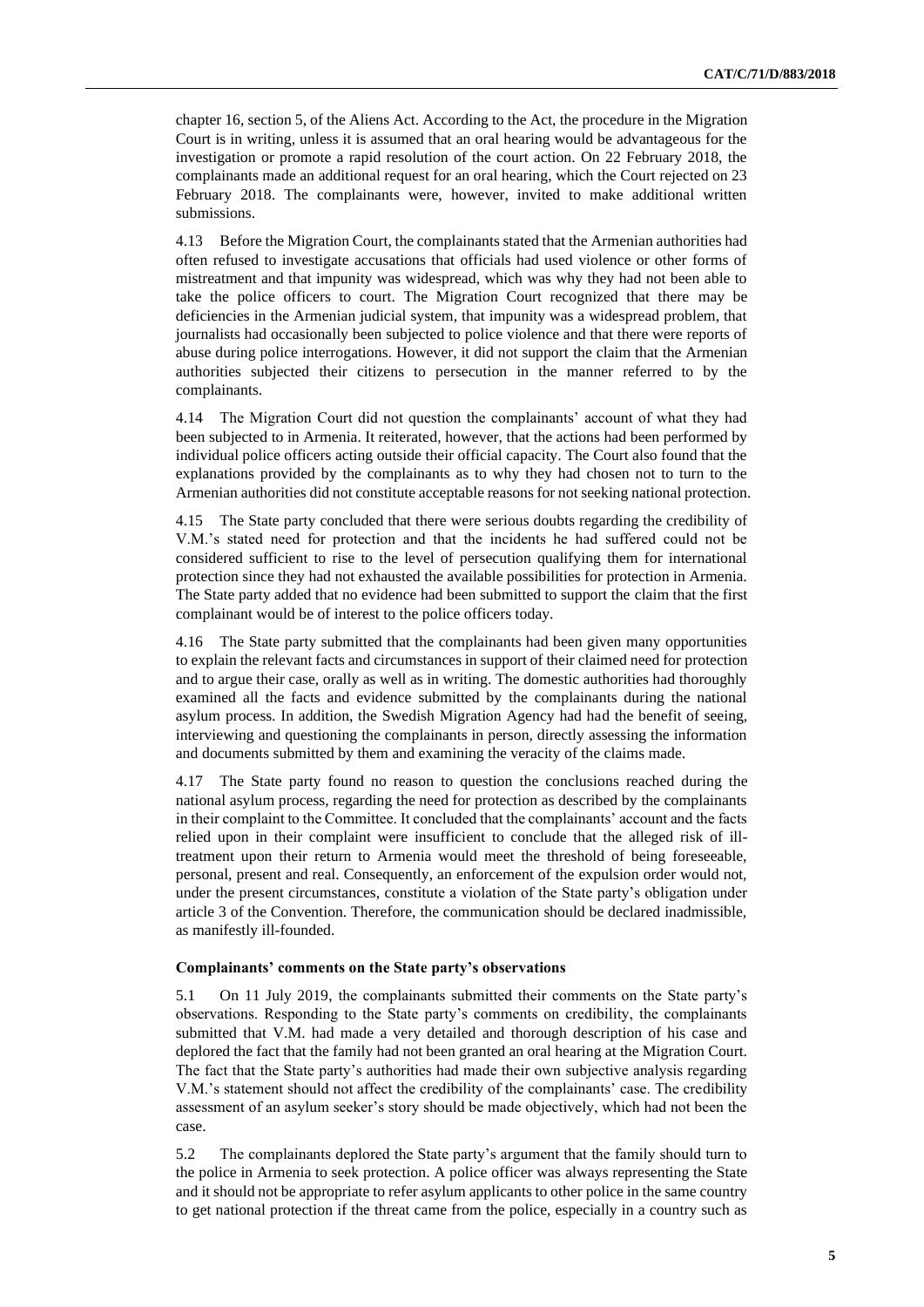Armenia where corruption and deficiencies in the judicial system were widespread. In addition, the question as to whether an asylum seeker has protection needs should be assessed prior to the question of whether it is possible for the asylum seeker to obtain protection or relocation within his or her country of origin.

5.3 The complainants reiterated that it was very unfortunate that the Migration Court had not granted the family an oral hearing. They submitted that in cases where credibility was challenged, it was common practice to have an oral hearing so that the complainants would have an opportunity to respond to any doubts that the State party may have. In the present case, this procedure had not been followed, which was a serious breach of the complainants' right to a proper investigation. Since the Court did not grant them an oral hearing, its judgement was not based on a thorough and meaningful investigation.

5.4 Regarding the fact that it had been a long time since the family had been in Armenia, the complainants recalled that there had been no indications that threats from the authorities in Armenia had ceased to exist after a certain time. In any case, they reiterated that their family had received threats from people looking for V.M., indicating that he was still a person of interest to the authorities of Armenia.

#### **State party's additional observations**

6.1 On 17 January 2020, the State party reiterated its previous arguments and pointed out that the complainants' further observations did not include any new submissions in substance which had not already essentially been covered by the State party's observations of 24 April 2019. The State party nevertheless clarified that even if there might be aspects of the complainants' submissions that it had not addressed, that should not be interpreted as acceptance of those assertions.

6.2 The State party also clarified that when someone has plausibly demonstrated that he or she is in need of international protection, the Swedish migration authorities apply Swedish administrative and immigration law as well as, inter alia, the procedure for establishing facts in accordance with paragraphs 195 to 205 of the Office of the United Nations High Commissioner for Refugees (UNHCR) *Handbook on Procedures and Criteria for Determining Refugee Status under the 1951 Convention and the 1967 Protocol relating to the Status of Refugees*. The Migration Court of Appeal has clarified that an examination is made in two steps: to examine whether the complainant's asylum claim is sufficient to constitute a need for international protection and to assess whether the complainant is considered credible. If, for example, the stated reasons for asylum are deemed insufficient to constitute grounds for international protection, there is no need to assess the asylum seeker's credibility. In the present case, the Swedish Migration Agency did question the credibility of the complainants' asylum claims, due to a number of circumstances. However, both the Agency and the Migration Court concluded that the stated grounds for asylum were in any case insufficient to warrant the complainants' international protection. Accordingly, it was not necessary for the Court to hold an oral hearing in order to examine the complainants' credibility.

6.3 In sum, the State party reiterates its position that the complainants' claims and the facts relied on by them are insufficient to conclude that the alleged risk of ill-treatment upon their return to Armenia meets the requirements of being foreseeable, personal, present and real. Accordingly, there is no reason to conclude that the national decisions or rulings were inadequate or that the outcome of the domestic proceedings was in any way arbitrary or amounted to a denial of justice.

#### **Issues and proceedings before the Committee**

#### *Consideration of admissibility*

7.1 Before considering any complaint submitted in a communication, the Committee must decide whether it is admissible under article 22 of the Convention. The Committee has ascertained, as it is required to do under article 22 (5) (a) of the Convention, that the same matter has not been and is not being examined under another procedure of international investigation or settlement.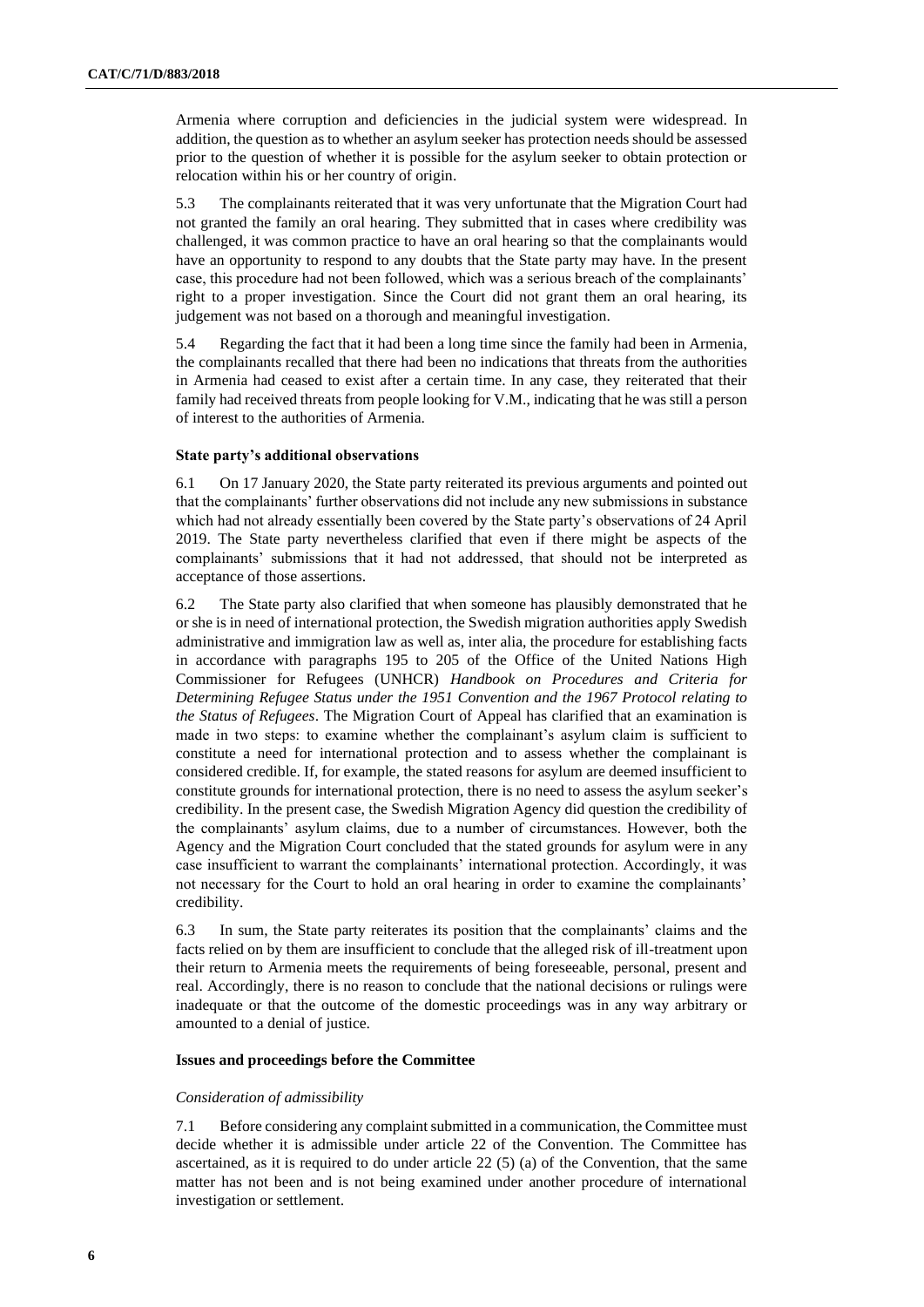7.2 In accordance with article 22 (5) (b) of the Convention, the Committee shall not consider any communication from an individual unless it has ascertained that the individual has exhausted all available domestic remedies. The Committee notes that the complainants' asylum application was rejected by the Swedish Migration Agency on 4 September 2017, that the Migration Court rejected their appeal against a negative decision on 12 April 2018, and that the Migration Court of Appeal denied the complainants' request for leave to appeal on 16 May 2018. The Committee also notes that, in the present case, the State party has not contested that the complainants have exhausted all available domestic remedies. The Committee therefore finds that it is not precluded from considering the communication under article 22 (5) (b) of the Convention.

7.3 The Committee notes the State party's submission that the communication is manifestly ill-founded and thus inadmissible pursuant to article 22 (2) of the Convention. The Committee observes, however, that the complaint raises substantive issues under article 3 of the Convention as to the alleged risks of persecution, torture and ill-treatment by the authorities of Armenia, which have been adequately substantiated for the purposes of admissibility, and that those claims should be examined on the merits. As the Committee finds no further obstacles to admissibility, it declares the communication admissible and proceeds with its consideration of the merits.

#### *Consideration of the merits*

8.1 The Committee has considered the communication in the light of all the information made available to it by the parties, in accordance with article 22 (4) of the Convention.

8.2 In the present case, the issue before the Committee is whether the forcible removal of the complainants including their children to Armenia would constitute a violation of the State party's obligation under article 3 of the Convention not to expel or to return ("refouler") a person to another State where there are substantial grounds for believing that he or she would be in danger of being subjected to torture.

8.3 The Committee must evaluate whether there are substantial grounds for believing that the complainants would be personally in danger of being subjected to torture upon return to Armenia. In assessing that risk, the Committee must take into account all relevant considerations, pursuant to article 3 (2) of the Convention, including the existence of a consistent pattern of gross, flagrant or mass violations of human rights. However, the Committee recalls that the aim of such determination is to establish whether the individual concerned would be personally at a foreseeable and real risk of being subjected to torture in the country to which he or she would be returned. It follows that the existence of a pattern of gross, flagrant or mass violations of human rights in a country does not as such constitute sufficient reason for determining that a particular person would be in danger of being subjected to torture on return to that country; additional grounds must be adduced to show that the individual concerned would be personally at risk. Conversely, the absence of a consistent pattern of flagrant violations of human rights does not mean that a person might not be subjected to torture in his or her specific circumstances.<sup>12</sup>

8.4 The Committee recalls its general comment No. 4 (2017), according to which the nonrefoulement obligation exists whenever there are "substantial grounds" for believing that the person concerned would be in danger of being subjected to torture in a State to which he or she is facing deportation, either as an individual or a member of a group which may be at risk of being tortured in the State of destination. The Committee recalls that "substantial grounds" exist whenever the risk of torture is "foreseeable, personal, present and real".<sup>13</sup>

8.5 The Committee also recalls that the burden of proof is on the author of the complaint, who must present an arguable case, that is, submit substantiated arguments showing that the risk of being subjected to torture is foreseeable, personal, present and real. The Committee also recalls that it gives considerable weight to findings of fact made by organs of the State party concerned, however it is not bound by such findings and will make a free assessment

<sup>12</sup> See, for example, *M.S. v. Denmark* (CAT/C/55/D/571/2013), para. 7.3.

<sup>&</sup>lt;sup>13</sup> See the Committee's general comment No. 4 (2017), para. 11.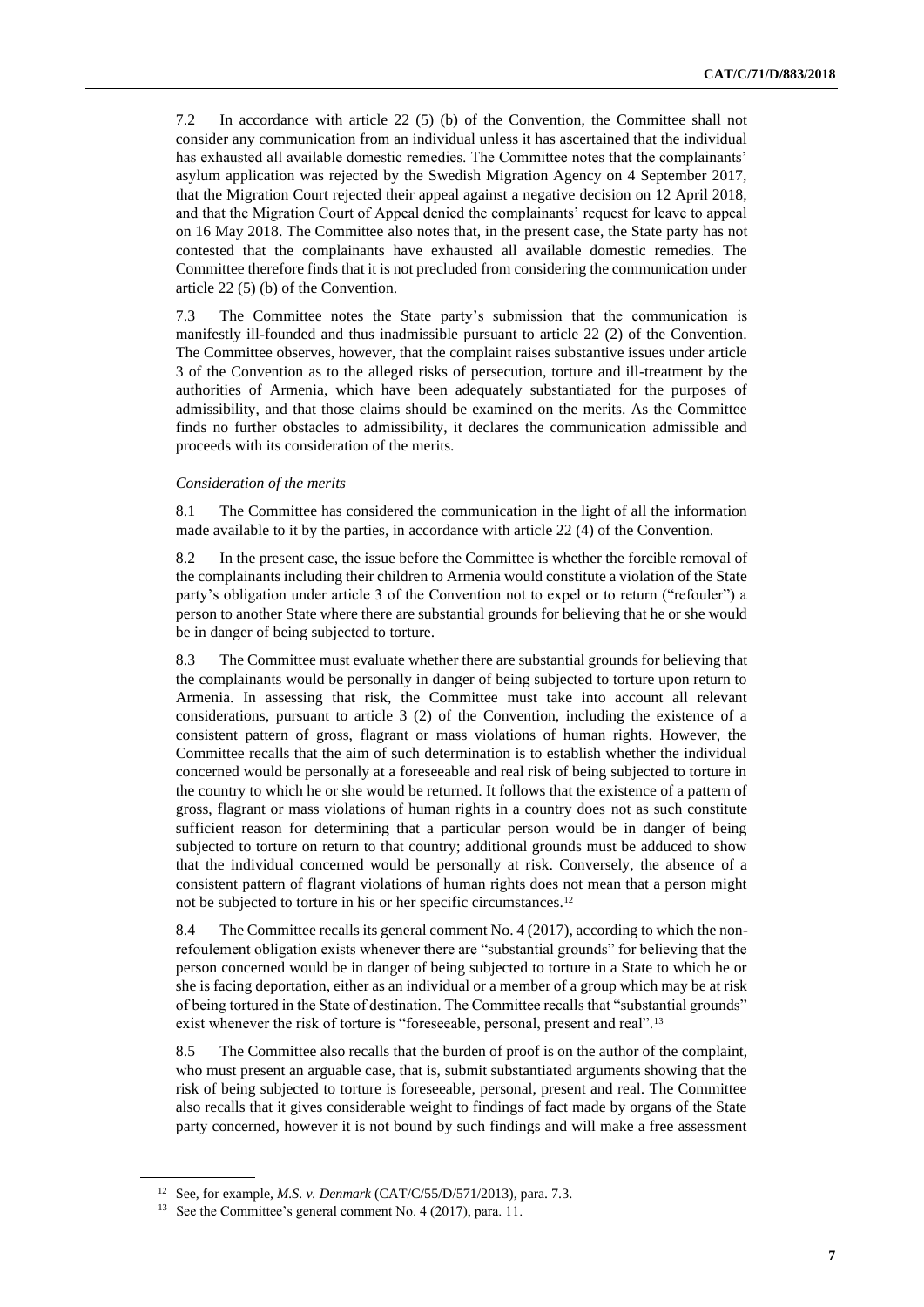of the information available to it in accordance with article 22 (4) of the Convention, taking into account all the circumstances relevant to each case.<sup>14</sup>

8.6 In the present case, the Committee notes the complainants' claim that V.M. was abused, harassed and detained several times by police officers in Armenia and that the family is afraid of being persecuted, tortured or ill-treated if they are sent back to their country of origin. The Committee also notes the complainants' argument that V.M. remains a person of interest to the Armenian authorities due to his perceived political opinion. The Committee further notes the complainants' argument that the fact that the adult complainants were not provided with an oral hearing before the Migration Court amounts to a breach of their right to a proper hearing and investigation. The Committee notes that the complainants consider that the State party did not accurately assess their credibility. The Committee notes the State party's arguments that the complainants did not seek national protection in Armenia and that the alleged facts do not reach the threshold for granting international protection, thus, they cannot seek international protection from the Swedish authorities. The Committee also notes the State party's assertion that the abuses are isolated acts committed by police officers acting outside of their duties. The Committee further notes the State party's argument that an oral hearing was held by the Swedish Migration Agency and that it is not a mandatory part of the procedure before the Migration Court, and that, in the present case, it was not deemed necessary, in accordance with the applicable rules and procedures. The Committee also notes the State party's argument that the complainants have not sufficiently substantiated their claim that they would be persons of interest at present.

8.7 As regards the general human rights situation in Armenia, the Committee observes that the complainants claim that there is a consistent pattern of gross and massive violations of human rights in Armenia, especially against journalists and opponents, as well as a lack of effective remedies for victims of police violence. The complainants submit that for this reason, they would not be able to seek protection from the authorities in Armenia. In that connection, the Committee refers to its concluding observations on the fourth periodic report of Armenia, in which it expressed concern at, inter alia, the persistent allegations of torture and ill-treatment perpetrated by law enforcement officials during arrest, detention and interrogation, and at the remaining deficiencies in investigating and prosecuting such complaints effectively.<sup>15</sup> However, the Committee recalls that the occurrence of human rights violations in the country of origin is not sufficient in itself to conclude that a complainant runs a personal risk of torture, and that additional grounds must be adduced to show that the individual concerned would be personally at risk.<sup>16</sup>

8.8 The Committee recalls that the burden of proof is on the author of the complaint, who has to present an arguable case, unless the complainant is in a situation where he or she cannot elaborate on his or her case.<sup>17</sup> In the light of the above-mentioned considerations and on the basis of all the information submitted by the complainants and the State party, including on the general situation of human rights in Armenia, the Committee considers that the complainants have disagreed with the assessments carried out by the Swedish migration authorities; however, the complainants have not adequately demonstrated the existence of substantial grounds for believing that their return to Armenia at present would expose them to a foreseeable, real and personal risk of torture, as required under article 3 of the Convention. Moreover, their claims do not establish that the assessment of their asylum applications by the Swedish authorities would have been arbitrary or amounted to a denial of justice or manifest procedural errors.

8.9 The Committee is of the opinion that the complainants have therefore failed to establish the existence of a foreseeable, personal, present and real risk of torture by the authorities of Armenia, including the police, upon return to their country of origin.

<sup>14</sup> Ibid., para. 50.

<sup>15</sup> CAT/C/ARM/CO/4, para. 17.

<sup>16</sup> See, inter alia, *E.T. v. Netherlands* (CAT/C/65/D/801/2017), para. 7.6.

<sup>&</sup>lt;sup>17</sup> See the Committee's general comment No. 4 (2017), para. 38.